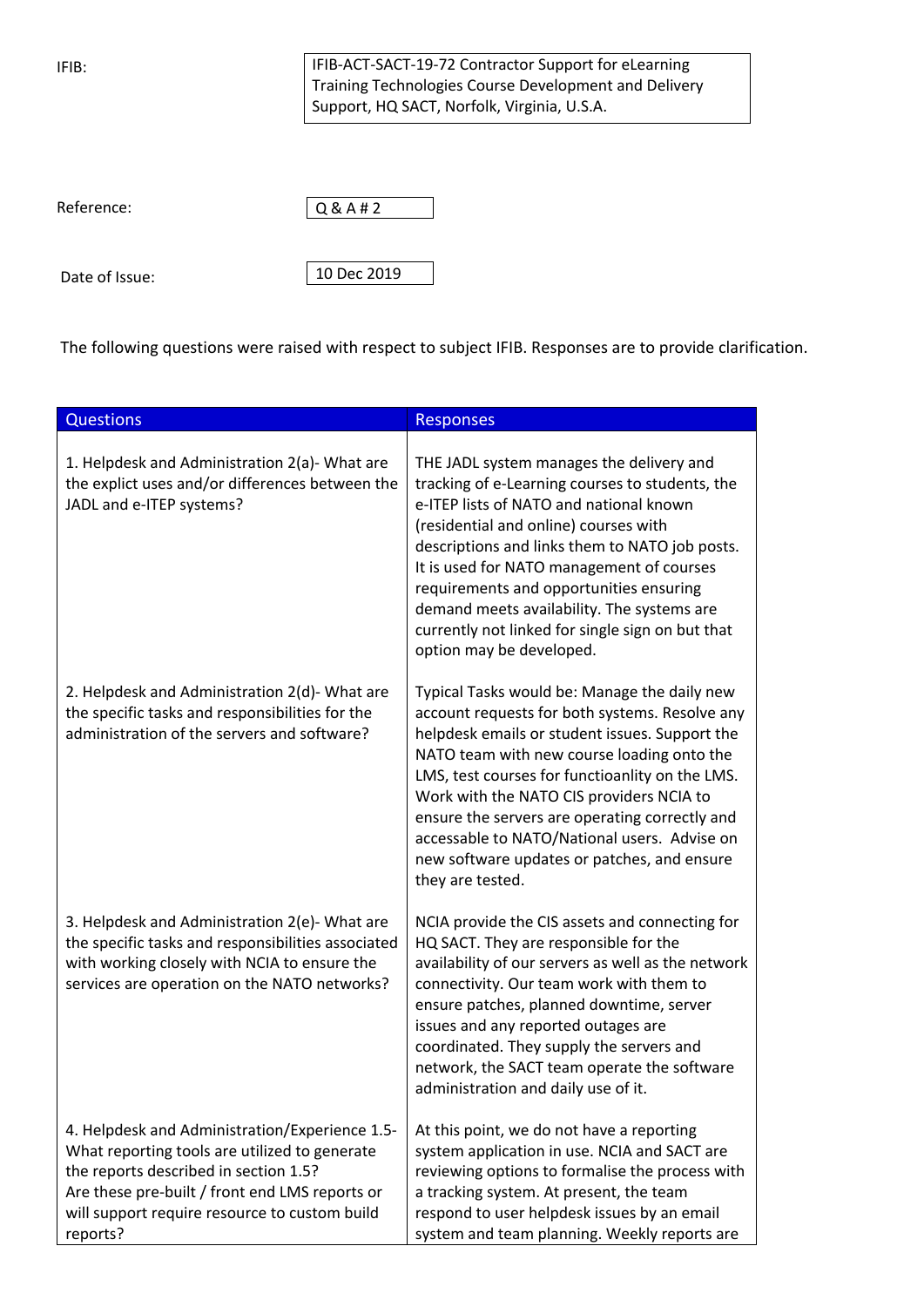|                                                                                                                                                                                                                    | generated each week by the admin team for<br>management, showing user applications and<br>issues resolved.                                                                                                                                                                  |
|--------------------------------------------------------------------------------------------------------------------------------------------------------------------------------------------------------------------|-----------------------------------------------------------------------------------------------------------------------------------------------------------------------------------------------------------------------------------------------------------------------------|
| 5. Helpdesk and Administration 5. Acceptance<br>Criteria-Annex B is referenced in the Proposal<br>document but not added as a Annex. Please<br>provide.                                                            | ANNEX B was removed, as it was felt it was not<br>required. Any reference to it in the document is<br>an oversight.                                                                                                                                                         |
| 6. Scope of Work 2(b)- Footnote 1 indicates<br>that full, defined definitions of development<br>levels are provided in the document annex.<br>However, Annex A does not have these<br>definitions. Please provide. | See below.                                                                                                                                                                                                                                                                  |
| 7. Scope of Work, Place of Performance 9-<br>Please clarify what 'VCT' stands for.                                                                                                                                 | Video Conference Telecommunications - Due to<br>the 29 nations using our e-Learning courses,<br>many meetings are held by online meetings<br>using NATO approved software.                                                                                                  |
| 8. Scope of Work, Place of Performance 9- Are<br>you able to provide a trip duration estimate for<br>travel that may be required (i.e. 3-5 days, 2<br>weeks, 1 month, etc.)?                                       | Average trips are 3 day meeting and 2 days<br>travel (5 days) - we expect about 3-4 a year<br>along with 2 10 day trips where we train at the<br>NATO School in Germany.                                                                                                    |
| 9. Scope of Work, Place of Performance 9- Of<br>the 5 roles required in your RFP, which roles do<br>you anticipate will be required to travel?                                                                     | Primary travel will be one ISD and one MMD<br>per trip. The LMS admin may be required to<br>attend 1-2 meetings per year.                                                                                                                                                   |
| 10. Scope of Work, Place of Performance 9-<br>Does required travel timeount towards the<br>1800 hours?                                                                                                             | While on TDY during working days, these hours<br>will count to the 1800 hrs per team member.<br>Contractors should only bill NATO ACT if related<br>work to their position is being performed while<br>traveling (i,e, working on a project on their<br>laptop in the air). |